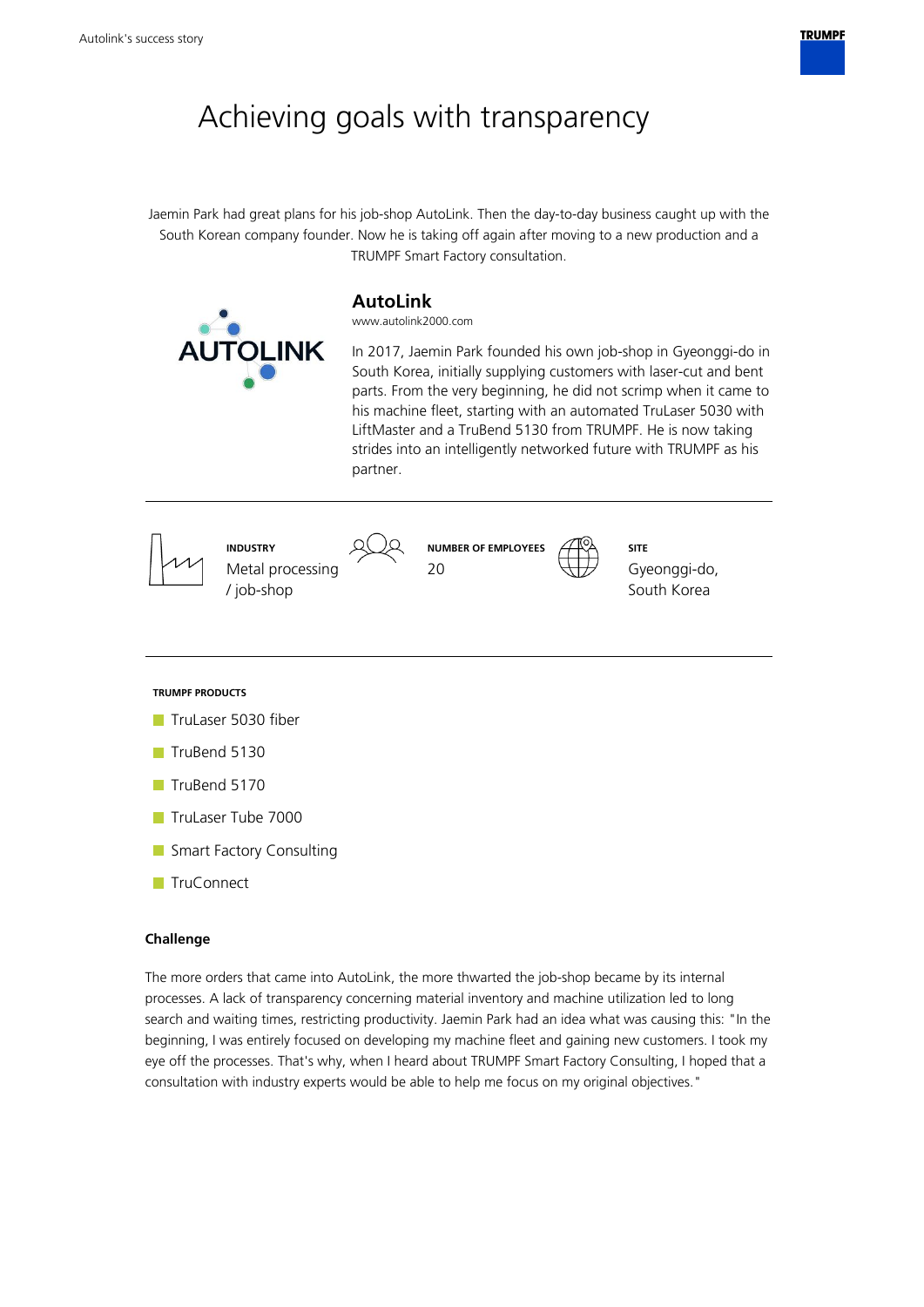

"The factory design consultation was a real success. The experience of the Smart Factory consultants in terms of process flow, lean management and automation really inspired us to constantly review our processes in a critical light." **JAEMIN PARK**

COMPANY FOUNDER OF AUTOLINK

### **Solution**

In July 2019, the TRUMPF Smart Factory Consultants from Ditzingen and their colleagues from TRUMPF Korea started to carefully examine AutoLink's production. They discovered optimization potential in the production sequences and developed customer-specific recommendations for action for AutoLink. The objective: increase the productivity at AutoLink and improve delivery reliability with transparent and ideally coordinated production processes. To do so, they needed to ensure a precise overview of the machine utilization and the material inventory at all times. Park says, "We tested various machine monitoring solutions with the consultants and decided to introduce the TruTops Monitor. This condition monitoring system records and analyses machine data automatically." This means that every time there is machine downtime, it is possible to analyze if it was caused by a machine fault, or a different reason – for example, a sluggish workflow as material was not in the machine at the right time.

#### **Implementation**

When moving into a new production hall, the TRUMPF Smart Factory Consultants supported AutoLink in replanning the production from scratch. A new, process-oriented hall layout was designed to assist the optimized processes from the very beginning. New process standards were created based on lean management method 5S. So-called shop floor markings now indicate zones where staff are not allowed to store materials, among other things. This ensures that the colleagues can reach the machines quickly at all times. As well as the existing machines, the consultants also included the new laser tube-cutting machine TruLaser Tube 7000 in the plans. This machine really distinguishes AutoLink from the competition in South Korea. The KPIs determined by the TruTops Monitor form the basis of the shop floor meetings at AutoLink, which are now held on a daily basis. Park says, "The transparency created by TruTops Monitor and the many small and large solutions, developed in data-based shop floor management, have already increased our productivity by 30 per cent."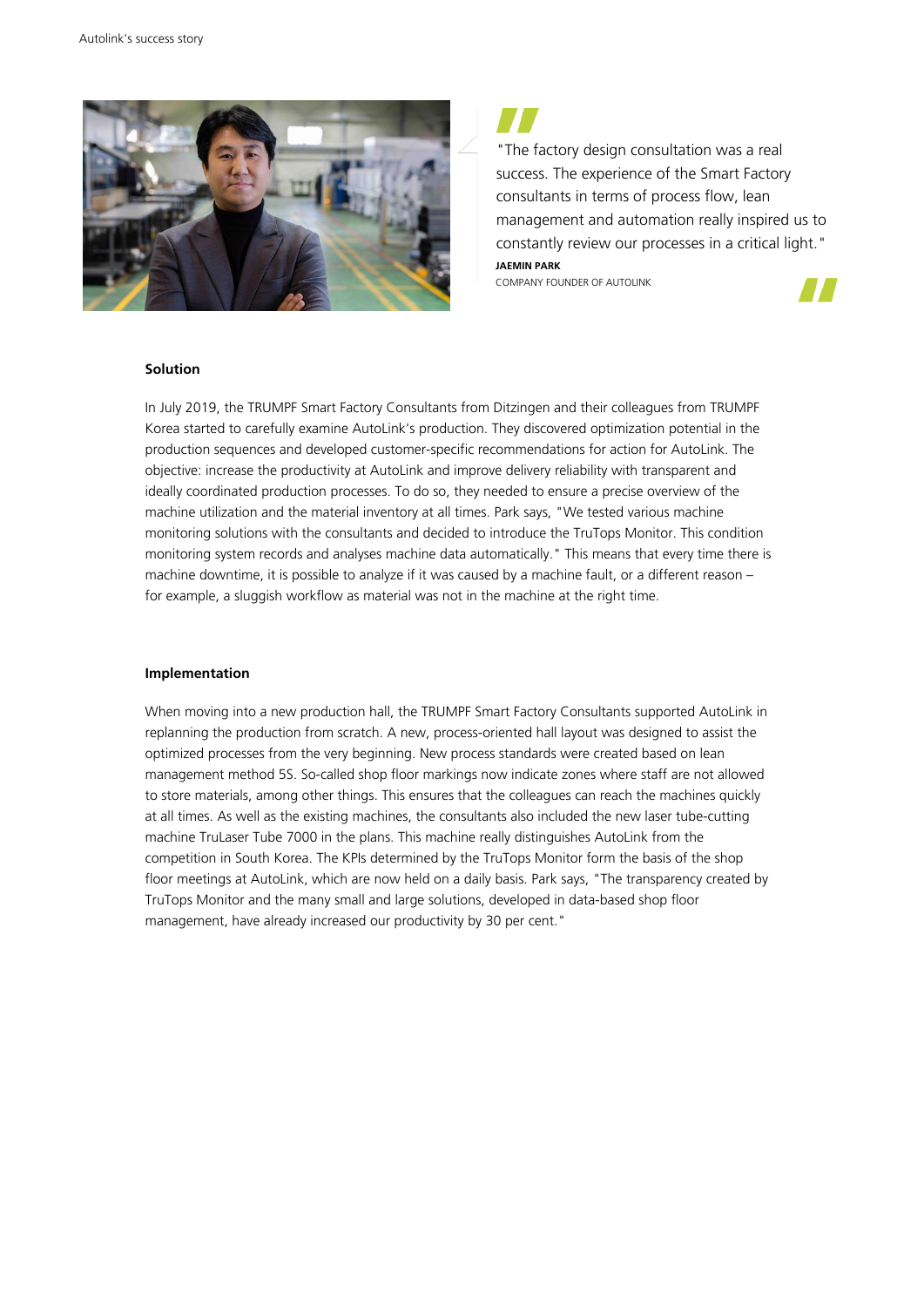





## **Forecast**

With the TruBend 5170, Park now has a second bending machine connected to the TruTops Monitor. The introduction of additional software solutions should make further indirect processes more transparent during the next step. He sums it up: "You cannot develop a Smart Factory overnight. You have to be bold, keep trying out new things, and never lose sight of your own goals, even in the day-today business. My goal is to build a small but hard-hitting and future-oriented company. The Smart Factory Consultants have given me strategies to to do this. I will therefore continue to rely on their full support."

#### **Find out more about the products**



# **TruBend Series 5000**

The TruBend Series 5000 TRUMPF's most successful bending machine worldwide. Using the press brake, your production will be unmatched – from programming, to setup, to the actual bending. Zum Produkt





## **Smart Factory Consulting**

Where and to what extent does networked production currently benefit you most? Our consulting services start precisely at this point. Our portfolio has the right solution for each step. Together we discover what exactly is most worthwhile for you at the present time.



# **TruConnect**

Whether you are already making great strides into the networked future of your company or are just starting out, the goal is clear: be ready for constantly increasing complexity and decreasing lot sizes in sheet metal processing. You will implement your Smart Factory step